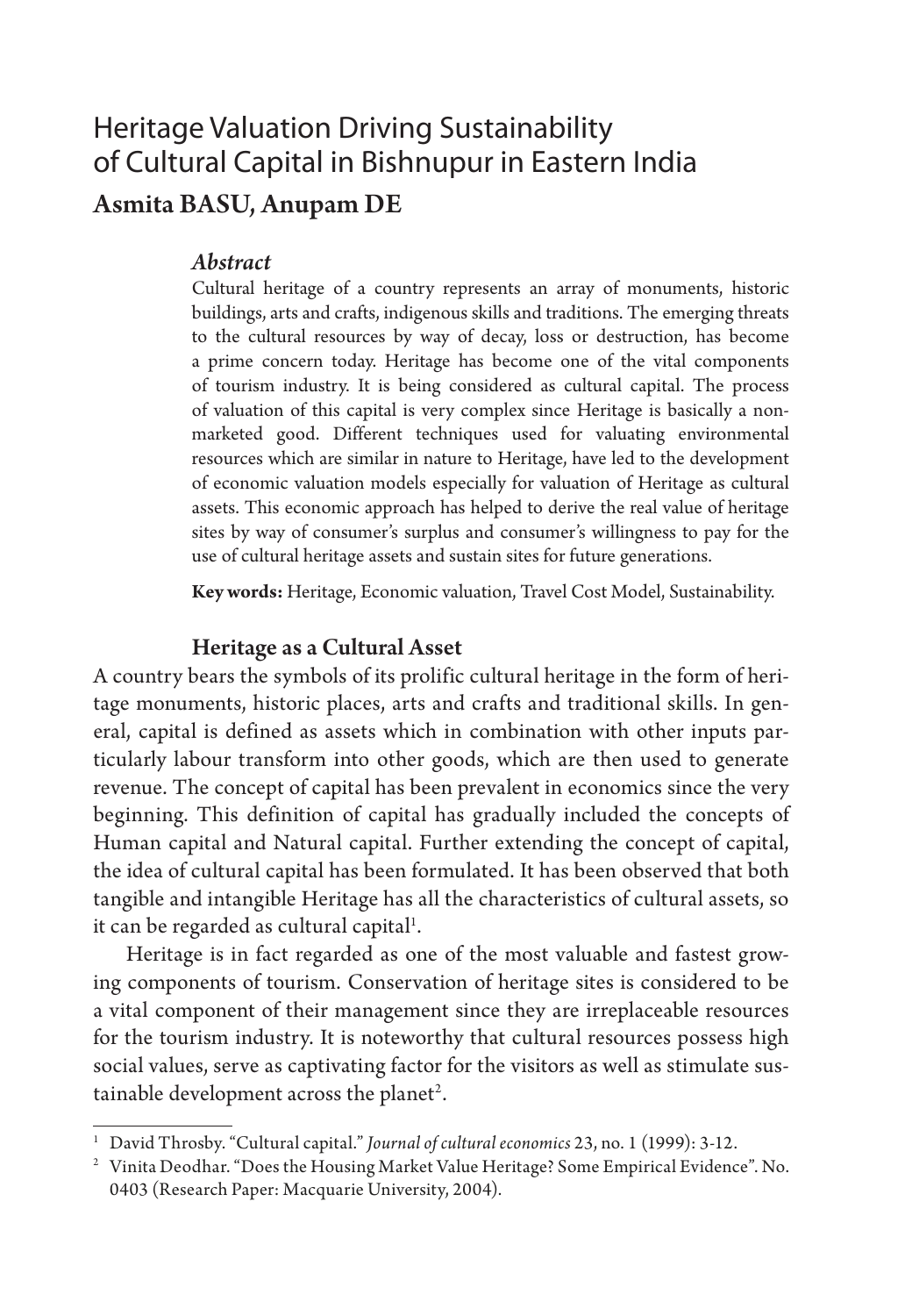In the process of urban planning and management, the issues pertaining to conservation of heritage sites have been mostly ignored by the planners. Due to this fact, the heritage sites and monuments have been put through decay and destruction and eventually led to the loss of cultural capital. Owing to the threats of permanently losing the cultural heritage of the nations, urban planners are now more concerned about preservation and conservation of tangible and intangible heritage<sup>3</sup>.

Heritage can be treated as a non-marketed good. Since heritage is being treated as an alternate form of capital, it is important to understand its possible contributions to economic output leading to the growth of the economy. The greatest challenge of economic valuation of cultural heritage lies in the methods to be applied. In general, valuation techniques are mostly implemented for environmental resources. During recent periods, much research concerning cultural capital and assets has been conducted which has revealed the similarity with the environmental resources, particularly since these do not have proper market to evaluate their economic prices either. It has also been discerned that the cultural heritage assets belong to the category of public goods<sup>4</sup>. Therefore, appropriate valuation techniques should be applied to evaluate the heritage sites and understand the demand for the sites among the various stakeholders such as the residents, tourists and others.

### Valuation of Heritage

Different researches have suggested a number of methods to evaluate heritage sites economically, considering them as cultural assets. Many scholars have tried to focus on how to deal with the valuation of the cultural heritage in the form of cultural assets of a particular community, region or the nation as a whole. The valuation techniques which are applied for environmental resources have been modified and used for economic valuation of non-marketed goods such as cultural heritage assets. One such type of non-marketed valuation techniques is known as Travel Cost Method (TCM). According to this model, a visitor is considered to choose one or more heritage sites depending on site qualities while the rate of visit to the site is based mainly on the relative travel costs from home to the respective heritage site<sup>5</sup>.

<sup>3</sup> Mousumi Dutta, Sarmila Banerjee, and Zakir Husain. "Untapped demand for heritage: A contingent valuation study of Prinsep Ghat, Calcutta." *Tourism Management* 28, no. 1  $(2007): 83-95.$ 

<sup>4</sup> Andrea Báez-Montenegro, Ana María Bedate, Luis César Herrero, and Jose Ángel Sanz. "Inhabitants' willingness to pay for cultural heritage: a case study in Valdivia, Chile, using contingent valuation." *Journal of Applied Economic* 15, no. 2 (2012): 235-258.

<sup>5</sup> Sukanya Das. "Travel cost method for environmental valuation." (*Dissemination Paper* 23, Center of Excellence in Environmental Economics, Madras School of Economics, 2013).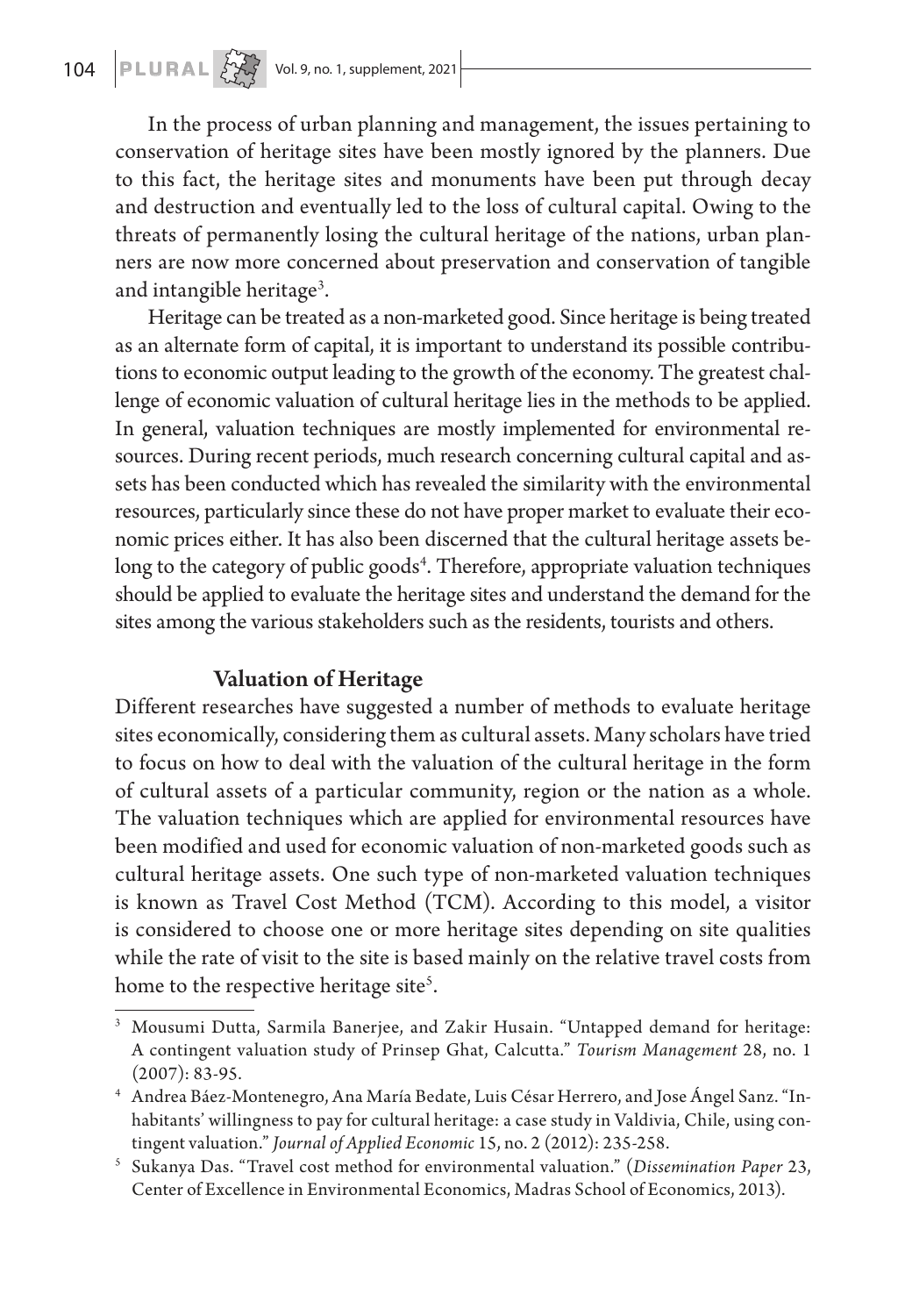Harold Hotelling gave the first notion under the Travel Cost Method (TCM), where he suggested that a model for evaluating the re-creation value of a site could be developed based on the visitors' expenditures for visiting the site $^6$ . The initial model was further developed by Clawson  $(1959)^7$  and Clawson and Knetsch  $(1966)^8$ . TCM is a questionnaire method used to conduct survey involving samples of visitors to the sites to determine their location, the necessary demographic and attitudinal data, number of visits to the site and other sites being considered, and information about the trip, such as purpose, length and costs. From these statistics, the cost of visits may be estimated and linked to the frequency of visits and other important characteristics to construct a connection of demand. In the most elementary scenario, this demand function may be used to determine the recreational value of the entire site, while more complex research can seek to build demand equations for particular recreation site's features and values evaluated for these unique elements.

### Heritage sites of Bishnupur

Bishunupur, the historical capital of the Malla Dynasty (16<sup>th</sup> century A.D.), is a small temple town in Bankura District of West Bengal. Tourists mainly visit this place for weekend getaways from the hustle and bustle of the city. This small town is surrounded by a number of heritage monuments. Historians believe that there were around thousands of religious places in Bishnupur and its adjoining areas. The majority of the heritage monuments are protected neither by the state nor by the central authorities. They are maintained by private bodies. The Archaeological Survey of India (ASI) has protected the three major historic heritage sites in Bishnupur namely the Rasa-mancha, Shyam Rai temple and the Jor Bangla temple. The cultural, social, architectural and historic values of the heritage sites of Bishnupur make them worthy of being designated as World Heritage Sites, however they are now on the tentative list of World Heritage Sites<sup>9</sup>.

<sup>6</sup> Harold Hotelling. "The Economics of Public Recreation: The Prewitt Report." *National Parks Service* (Washington D.C.: 1947).

<sup>7</sup> Marion Clawson. *Methods of Measuring the Demand for and Value of Outdoor Recreation*, *Reprint*, no. 10 (Washington D.C: Resources for the Future Inc, 1959).

<sup>8</sup> Marion Clawson, and Jack L. Knetsch. *Economics of outdoor recreation* (Washington D.C.: RFF Press, 2011).

<sup>9</sup> Basu, Asmita. "Contexts and Concerns for Sustainability of Cultural Heritage Sites of Bishnupur." PLUR AL. History, Culture, Society VII, no.1 (2020): 120-130.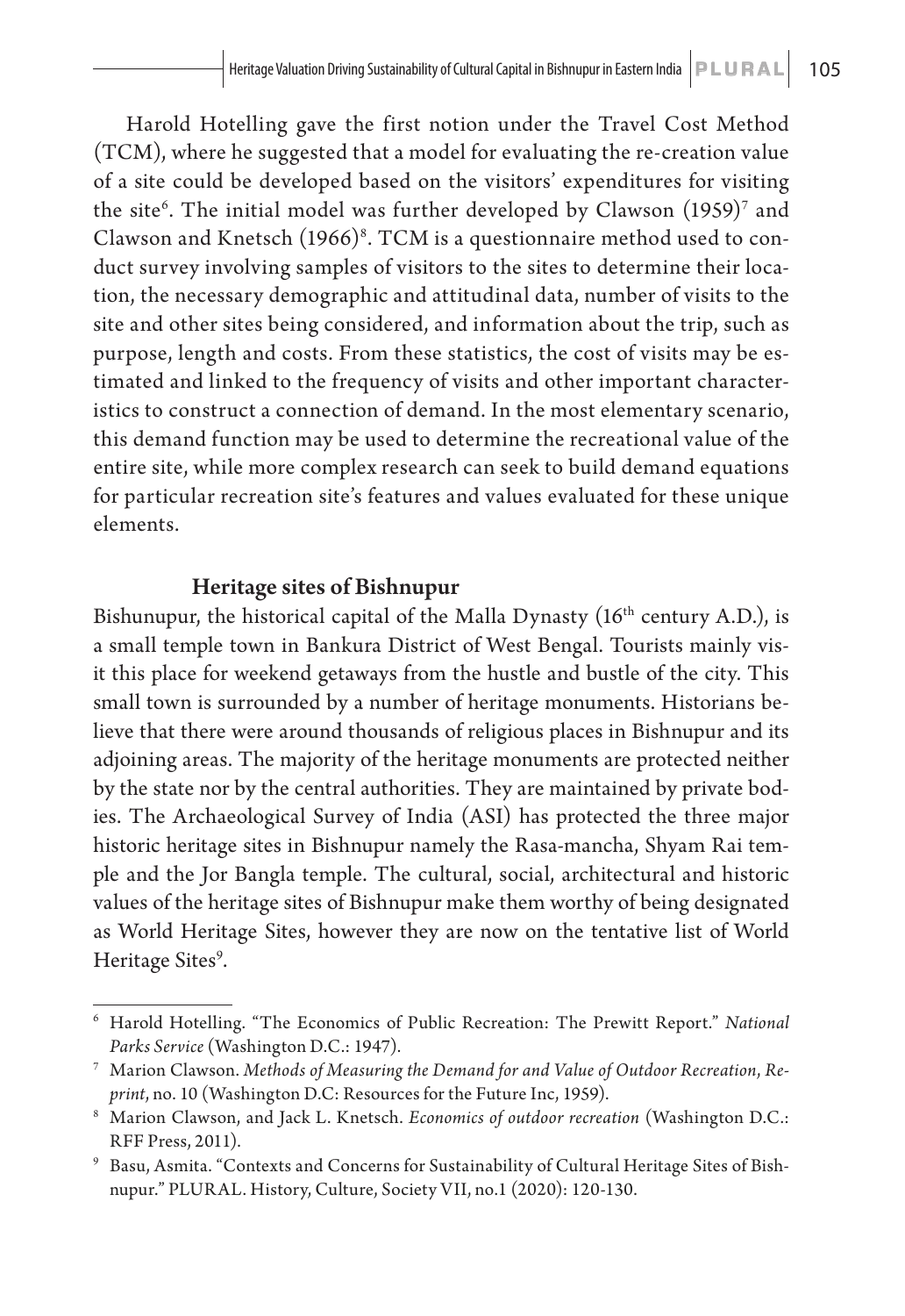



**Fig. 1.** Rasa-mancha

Rasa-mancha: the Rasa-mancha (Fig.1) depicts a stage or a mancha which was constructed by King Bir Hambir in AD 1600<sup>10</sup>. This monumental structure was built for the purpose of carrying out rituals and festival celebration particularly during the Rasa festival. Tourists have shown keen interest in visiting this heritage site for its aesthetic value, unique architectural construction with arched galleries, pyramidal elevation, domed roof circumscribing a small shrine area located in the centre of the structure $11$ .

Shyam Rai temple: another heritage gem visited commonly by the tourists is the Shyam Rai temple (Fig.2). This magnificent temple is mostly distinguished by its Pancha-ratna or the five towers. Intricate terracotta panels depicting scenes from mythological stories of Ramayana and Krishnalila, adorn the main façade. Historical records affirm that this structural marvel was constructed by King Raghunatha Singha in the year 1643<sup>12</sup>.

<sup>10</sup> Sachindra S Biswas. *Bishnupur*, (Director General, Archaeological Survey of India: Delhi, 1992): 10.

<sup>&</sup>lt;sup>11</sup> Sujay Kumar Mandal, Tanaya Mukherjee, and Bidhan Mondal. "The Traditional Terracotta Temple Architecture of the Temple Town Bishnupur: A Study on Structure, Style, Themes and Motifs of Ornamentation." *International Journal of Liberal Arts and Social Science* 4, no. 1 (2016): 13.

<sup>12</sup> Biswas. *Bishnupur…,* 20-24.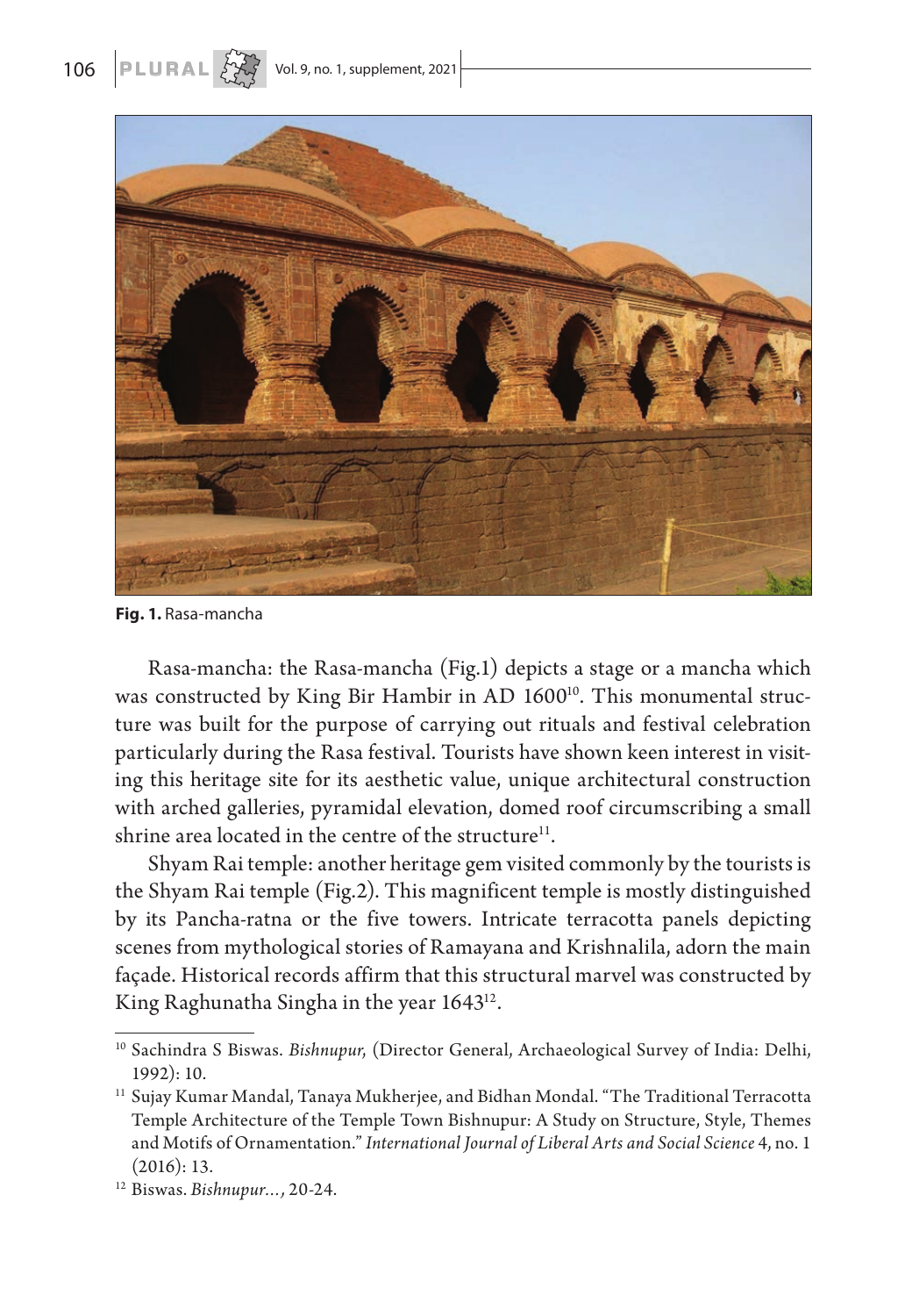Jor Bangla Temple: this twin hut styled temple (Fig3) is a part of the Bishnupur group of temples (as regarded by ASI) which creates a unique attraction for the tourists. Its walls are beautifully ornated with terracotta plaques. It is regarded to be one of the best carved temples which make the historic heritage of Bishnupur prominent in front of all<sup>13</sup>. The Jor Bangla temple was erected by the Malla rulers in AD 1734-35 representing a distinct Bengal style of architecture<sup>14</sup>.

## **The theoretical development of Travel Cost Model**

The general model gauges the recreational value generated for a specific site by establishing a relationship between the demand for that site (estimated through number of visits to the site) and price (estimated through the costs incurred for a visit). A simple  $TCM$  model can be defined by a  $trip$ -generation function' (tgf) such as;

*V = f (C, X)*............(1)

where,  $V =$  Number of visits to a site

 $C = V$ isit costs (mainly the travel cost)

 $X =$  Additional socio-economic factors accounting for the variance of  $V<sup>15</sup>$ .

The Travel Cost Model has two categories - namely the Individual Travel Cost Method and the Zonal Travel Cost Method based on the dependent variable which in this case is *V*. Individual Travel Cost Method, one of the variants of TCM elucidate the definition of dependent variable as individual frequency of the visit to the site during a specified period. The other variant, Zonal Travel Cost Method (ZTCM) at the outset segregates the entire region into zones demarcated by the visitors' origin and then considers the visit rate as the dependent variable. The visit rate is defined as the frequency of zonal visits during a specified period divided by the total population of the identified zone.

The trip generating function can therefore be modified as per the ZTCM technique:

*Vzs / Nz = f (Cz , Xz )*............(2) where,  $V_{z}$  = Visits from zone z to site s N *z* = Population of zone z

<sup>&</sup>lt;sup>13</sup> "Bankura," Monuments, ASI Kolkata Circle, http://www.asikolkata.in/bankura.aspx (accessed: 10.04.2021).

<sup>14</sup> Biswas. *Bishnupur…,* 15.

<sup>15</sup> Das. "Travel cost method…".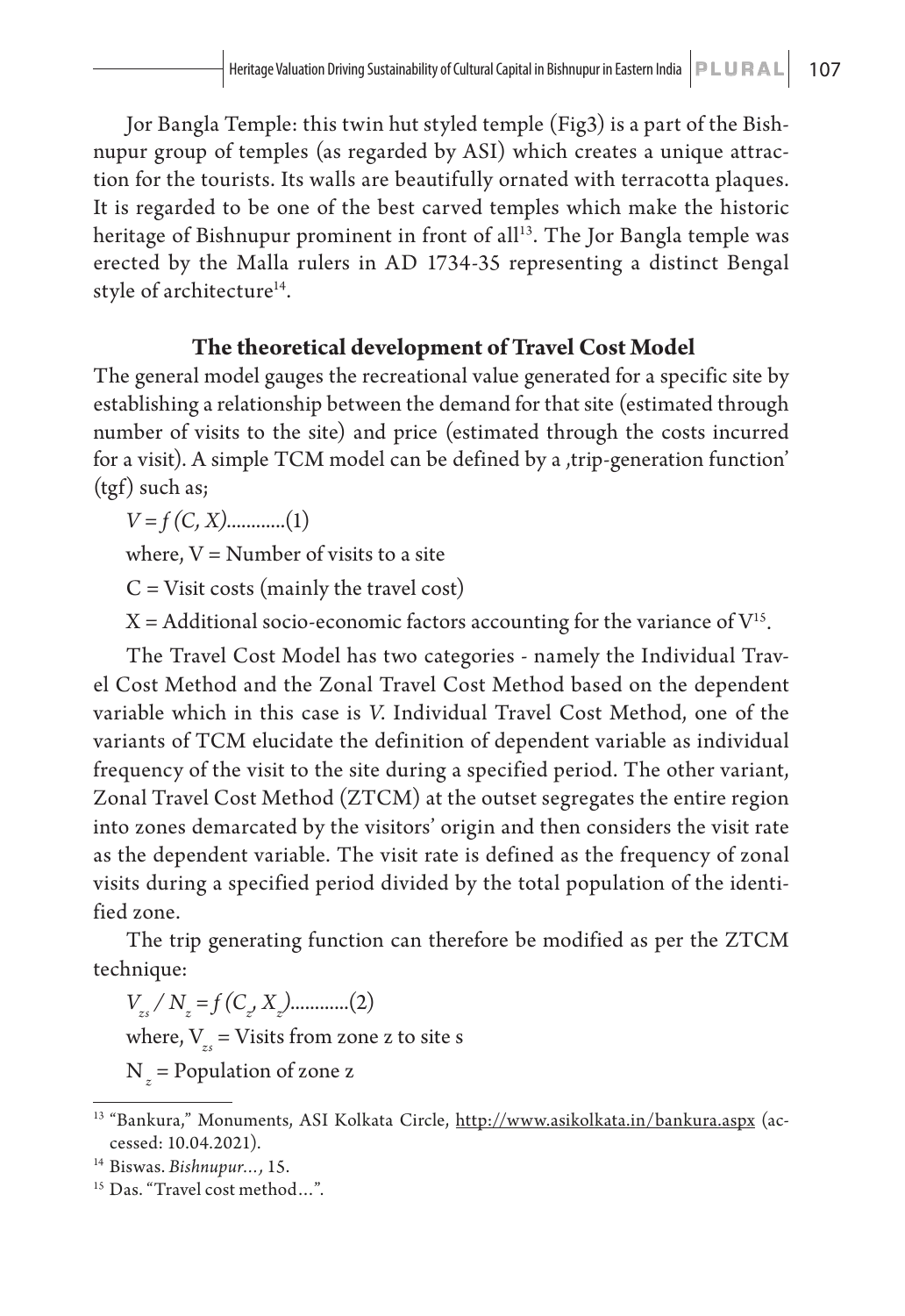C *z* = Visit costs from zone z to site s

X *z* = Socioeconomic explanatory variables in zone z

The visitor rate,  $V_{_{\!z\!s}}/\,N_{_{\!z\!j}}$  is often calculated as visits per 1,000 population in zone z.

# Application of Zonal Travel Cost Method for Valuation of Bishnupur Heritage Sites

In the present study, the Zonal Travel Cost Method (ZTCM) is applied to the heritage sites of Bishnupur. The first step of the Zonal Travel Cost Method consisted of a survey in order to understand the visit rate in Bishnupur and to identify the zones from which the visitors had travelled frequently as well. A convenience sampling method was used to collect a sample of 310 respondents out of which 300 relevant responses were obtained. It was observed that the geographical locations of the respondents pointed out nine major districts from where the visitors had travelled to see the heritage sites of Bishnupur. In this method, identification of the zones plays an important role. The nine districts (Listed in Table 1) have been thus considered as the nine distinct zones for the purpose of applying the ZTC method.



**Fig 2.** Shyamrai Temple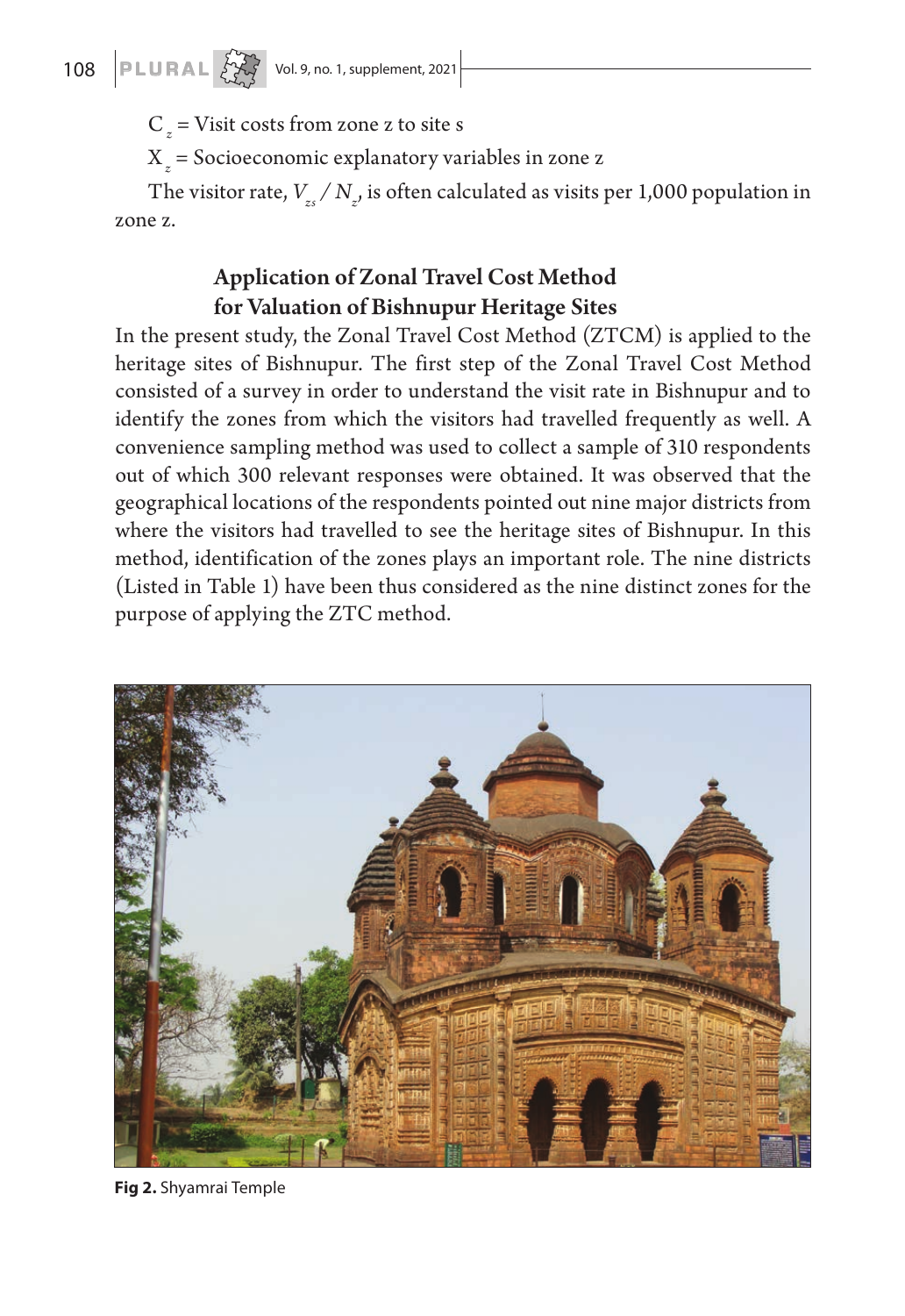Visit Rate Calculation:

The data collected through the survey was used to calculate the Visit Rate. This rate was calculated in relation to the number of inhabitants of the districts (data obtained from Census 2011) from where the tourists had visited Bishnupur firstly. The visit rate per capita was calculated and then the visit rate per 10,000 inhabitants was calculated to standardize the rate as shown in Table 1.

| Location                               | Population (as<br>per Census<br>2011) | Number of<br>visitors | Visit rate per<br>capita | Visit rate<br>per 10,000<br>inhabitants<br>(Y range) |
|----------------------------------------|---------------------------------------|-----------------------|--------------------------|------------------------------------------------------|
| <b>Bankura</b>                         | 1,37,386                              | 120                   | 0.000873                 | 8.734514                                             |
| Midnapore                              | 1,69,264                              | 20                    | 0.000118                 | 1.181586                                             |
| Bardhaman                              | 3,14,265                              | 15                    | 0.000048                 | 0.477304                                             |
| Howrah                                 | 10,77,075                             | 10                    | 0.000009                 | 0.092844                                             |
| North 24 Parganas<br>(Dumdum)          | 1,15,000                              | 5                     | 0.000043                 | 0.434783                                             |
| Kolkata                                | 1,40,35,959                           | 105                   | 0.000007                 | 0.074808                                             |
| Hooghly (Haripal)                      | 2,61,073                              | 10                    | 0.000038                 | 0.383035                                             |
| Haldia                                 | 20,01,000                             | 5                     | 0.000002                 | 0.024988                                             |
| South 24 Parganas<br>(Rajpur-Sonarpur) | 424368                                | 5                     | 0.000012                 | 0.117822                                             |
| Coochbehar                             | 77,935                                | 5                     | 0.000064                 | 0.641560                                             |

**Table 1. Visit Rate Calculation**

Zonal Travel Cost Calculation:

The second step focuses on calculating the travel cost from these nine zones with the help of Zonal Travel Cost Method (ZTCM). The Zonal Travel Cost Method, as suggested by Bedate,<sup>16</sup> is as follows:

Cost of travel =  $\frac{\text{Distance in km} \times 2 \times 24}{\text{Distance in km} \times 2 \times 24}$ (Number of vehicle occupants)  $\times$  (length of trip in days)

From the survey it was evident that most of the tourists travelled by land since they were the residents of the neighbouring districts. In order to calculate the cost of travel, it was important to identify the distance travelled by land. The cost per kilometer was Rs. 24, since this is the amount of travel allowance

<sup>&</sup>lt;sup>16</sup> Ana Bedate, Luis César Herrero, and José Ángel Sanz. "Economic valuation of the cultural heritage: application to four case studies in Spain." *Journal of cultural heritage* 5, no. 1 (2004): 101-111.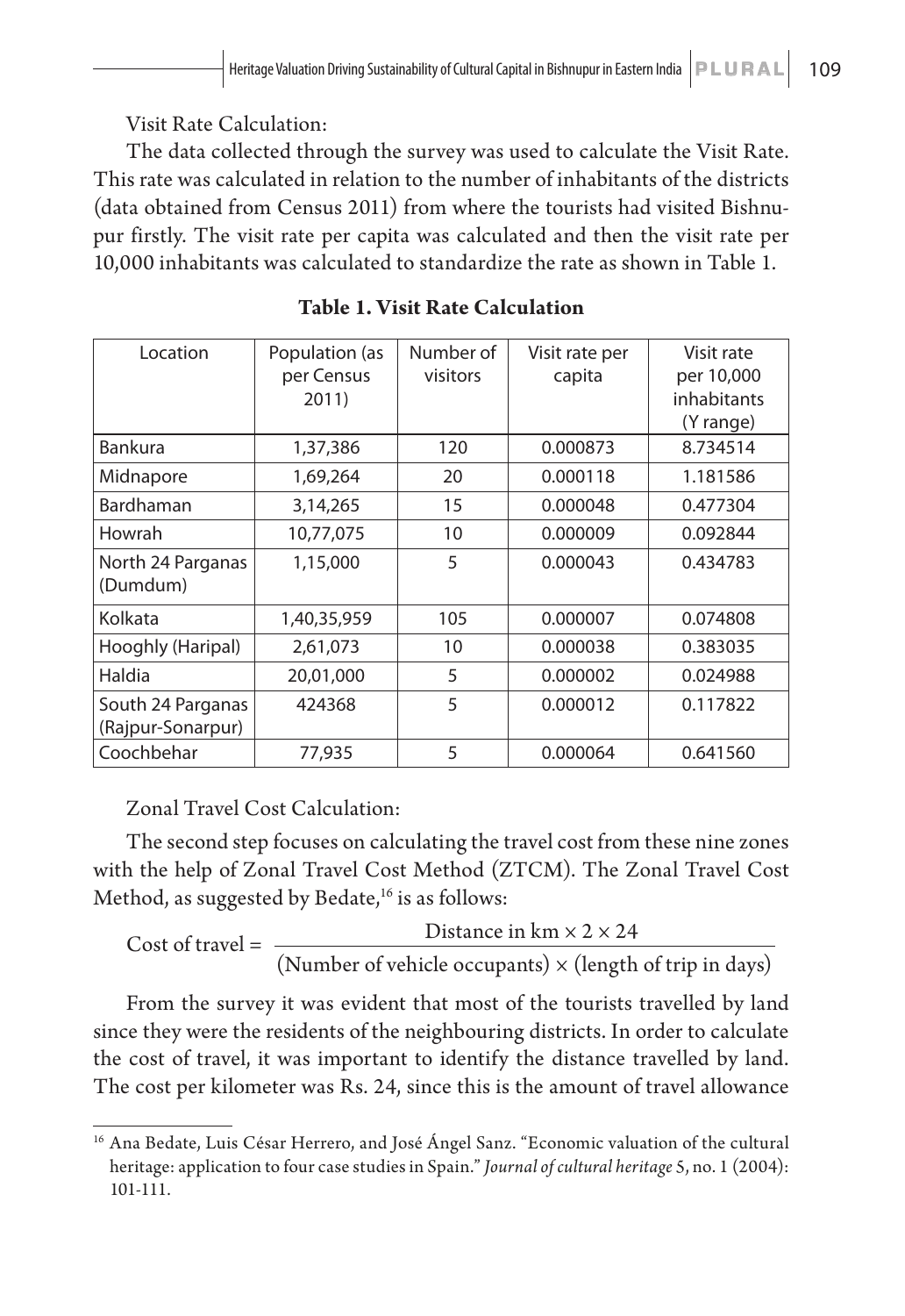given by7CPC of Govt. of India. This figure includes fuel costs, vehicle maintenance and depreciation, insurance, taxes, and other expenses. As opined by Bedate, to calculate the cost of travel, the formula should take into consideration the round-trip cost, the duration of the trip and, whether the trip is made in a personal vehicle, and the number of vehicle occupants as well. Along with the above-mentioned information regarding travel cost, the entry fee per person to the heritage sites were also considered. The entry fee to the three heritage sites in Bishnupur, namely-Shyamrai temple, Jor Bangla temple and Rasamancha is administered by ASI.

| Location            | Distance from<br>Bishnupur (Kms) | Length of trip<br>(in days) | No. of vehicle<br>occupants | Cost of travel per<br>person + entry<br>fee** $(Rs.)$ |
|---------------------|----------------------------------|-----------------------------|-----------------------------|-------------------------------------------------------|
| <b>Bankura</b>      | 38                               |                             | 24                          | 96                                                    |
|                     |                                  |                             |                             |                                                       |
| Mednipore           | 75                               |                             | 10                          | 380                                                   |
| Bardhaman           | 82                               | $\mathfrak{D}$              | 4                           | 512                                                   |
| Howrah              | 134                              | $\overline{2}$              | 4                           | 824                                                   |
| N <sub>24</sub> Prq | 135                              | $\overline{2}$              | 4                           | 830                                                   |
| Kolkata             | 140                              | 2                           | 4                           | 860                                                   |
| Hooghly             | 168                              | $\mathcal{P}$               | 4                           | 1028                                                  |
| Haldia              | 192                              | $\mathfrak{D}$              | 4                           | 1172                                                  |
| S <sub>24</sub> Prg | 200                              | $\mathcal{P}$               |                             | 1220                                                  |

**Table 2. Calculation of Zonal Travel Cost**

 $*$ During the survey, the 9<sup>th</sup> district, from where very few tourists had come, was Coochbehar. Since this district is 673 km away from Bishnupur, tourists did not prefer bus or car for the purpose of travel. So, this district has been considered as an outlier data point and has not been considered during the analysis.

\*\* Entry fee for Indian tourists is Rs. 20 (by ASI).

The data obtained from Table 1 was further analyzed with the help of statistical tool. Firstly, the correlation coefficient was obtained, in order to understand whether there is any correlation between the obtained variables.

| <b>Table 3. Correlation Matrix</b> |  |  |  |
|------------------------------------|--|--|--|
|------------------------------------|--|--|--|

|             |            | Travel |
|-------------|------------|--------|
|             | Visit rate | cost   |
| Visit rate  |            |        |
| Travel cost | $-0.7408$  |        |

The Correlation matrix in table indicates that the correlation coefficient is -0.74. It means that the Visit rate and travel cost are negatively correlated.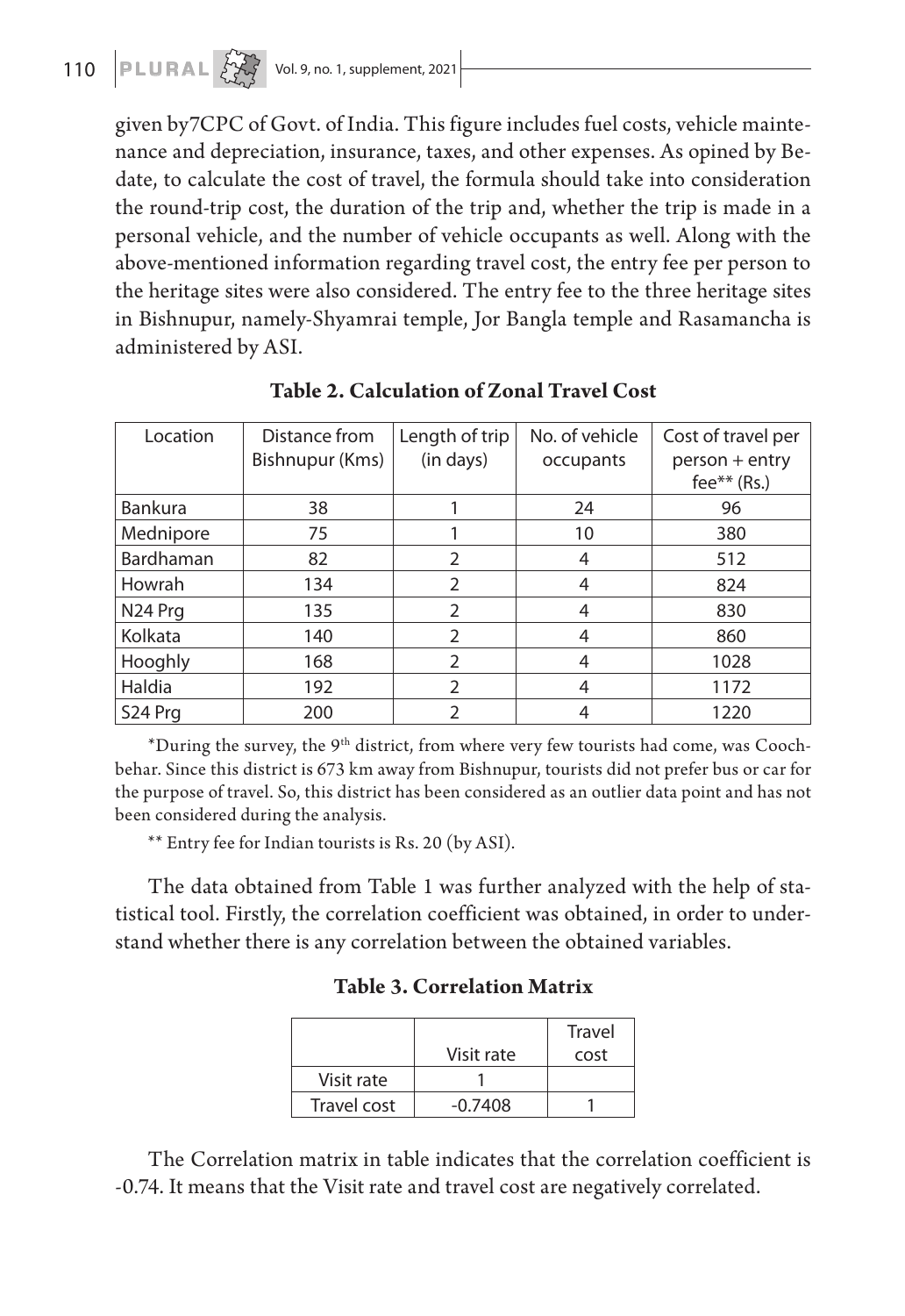Further, the data were analyzed with the help of SPSS software which resulted in  $R^2$  =0.552 and Adjusted  $R^2$  = 0.488 (Table 4). This indicates that the linear regression explains 55.2% of the variance in the data.

| <b>Model Summary</b>                   |   |          |            |                   |  |  |
|----------------------------------------|---|----------|------------|-------------------|--|--|
|                                        |   |          | Adjusted R | Std. Error of the |  |  |
| Model                                  | R | R Square | Square     | Estimate          |  |  |
| 2.0168449<br>.743a<br>.488<br>.552     |   |          |            |                   |  |  |
| a. Predictors: (Constant), Travel cost |   |          |            |                   |  |  |

**Table 4. Model Summary in SPSS**

Further, Table 5 establishes the Regression coefficients. The ANOVA table (Table 6) is constructed which shows values for F-test. In the case of linear regression, F-test assumes the null hypothesis that there is no linear relationship between the two variables (which is denoted by  $R^2=0$ ). From the present analysis, it is observed that  $F = 8.618$  with 8 degrees of freedom. From the SPSS ANO-VA table p value =  $0.022$ , as we can see,  $p < 0.05$  and hence, it is significant.

### **Table 5. Regression Analysis in SPSS**

| <b>Coefficients</b>                                      |                    |                                |               |                              |          |      |                                       |                       |
|----------------------------------------------------------|--------------------|--------------------------------|---------------|------------------------------|----------|------|---------------------------------------|-----------------------|
| Model                                                    |                    | Unstandardized<br>Coefficients |               | Standardized<br>Coefficients | t        | Sig. | 95.0%<br>Confidence<br>Interval for B |                       |
|                                                          |                    | B                              | Std.<br>Error | <b>Beta</b>                  |          |      | Lower<br><b>Bound</b>                 | Upper<br><b>Bound</b> |
|                                                          | (Constant)         | 5.587                          | 1.614         |                              | 3.462    | .011 | 1.771                                 | 9.402                 |
| $\mathbf{1}$                                             | <b>Travel cost</b> | $-0.006$                       | .002          | $-743$                       | $-2.936$ | .022 | $-.010$                               | $-.001$               |
| a. Dependent Variable: Visit rate per 10,000 inhabitants |                    |                                |               |                              |          |      |                                       |                       |

**Table 6. ANOVA in SPSS**

| <b>ANOVA</b>                                             |              |                |    |             |       |                   |  |  |
|----------------------------------------------------------|--------------|----------------|----|-------------|-------|-------------------|--|--|
|                                                          |              | Sum of         |    |             |       |                   |  |  |
|                                                          | Model        | <b>Squares</b> | df | Mean Square |       | Sig.              |  |  |
|                                                          | Regression   | 35.057         |    | 35.057      | 8.618 | .022 <sup>b</sup> |  |  |
|                                                          | Residual     | 28.474         |    | 4.068       |       |                   |  |  |
|                                                          | <b>Total</b> | 63.530         | 8  |             |       |                   |  |  |
| a. Dependent Variable: Visit rate per 10,000 inhabitants |              |                |    |             |       |                   |  |  |
| b. Predictors: (Constant), Travel cost                   |              |                |    |             |       |                   |  |  |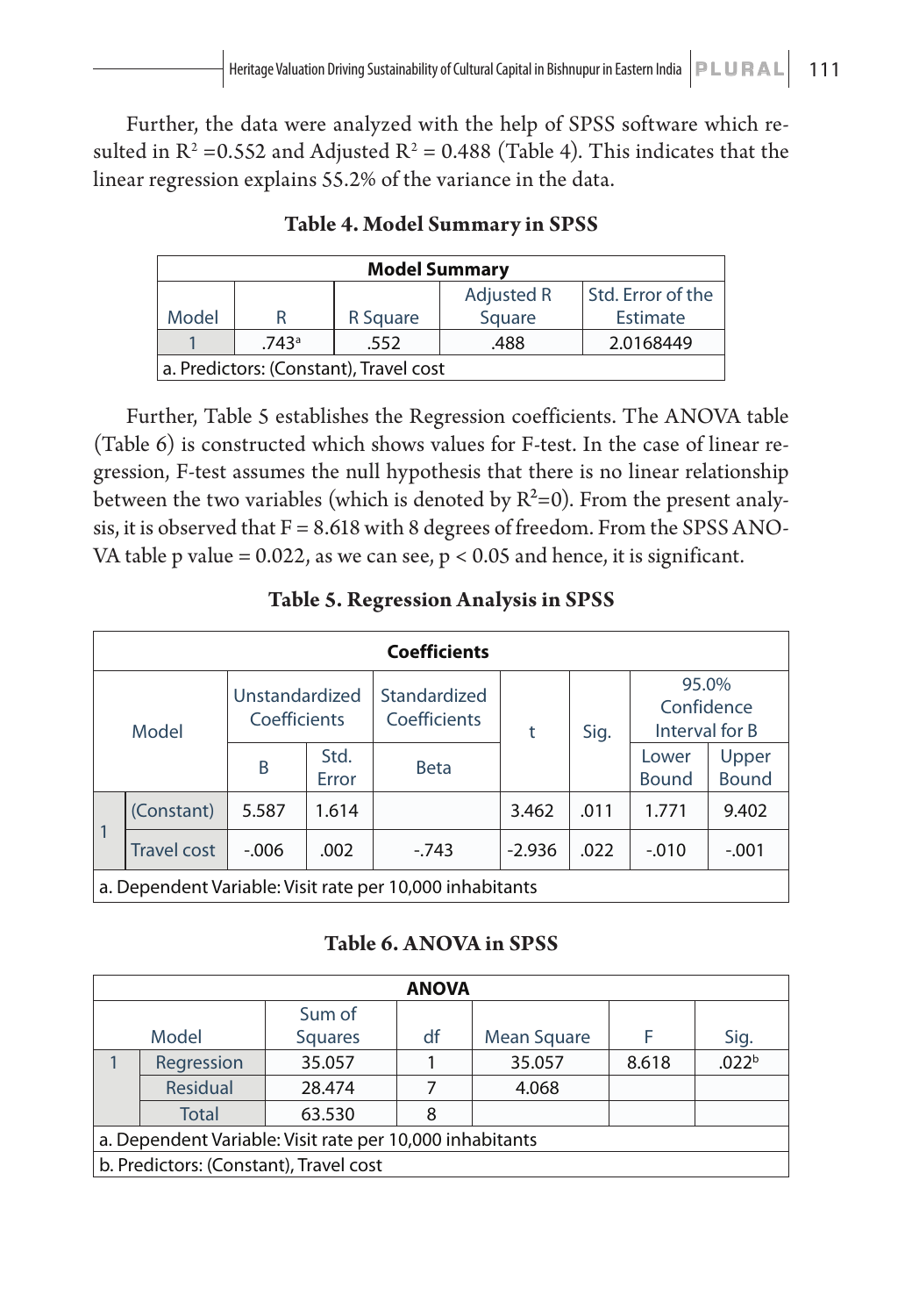

**Fig. 3.** Jor Bangla Temple

Thus, a liner relationship is established between the Visit rate and the Travel cost incurred to visit the heritage sites, from the various analytical studies. It is essential to understand this factor, since on the basis of this relationship, the demand function can be established. The demand function can be expressed through the equation **y = 5.5866-0.0056x**. It implies that an additional **5.5866** travel cost would decrease the visit rate to the heritage site by **0.0056**. The travel cost may therefore be treated as important factor to understand the demand for the heritage sites in Bishnupur. This factor would also help us in establishing the consumer's willingness to pay and consumer surplus in the next phase of the study.

### Analysis and Observations

The present study analyses how the demand for the heritage site would be changing with respect to the travel cost. We have seen that the entry fee for the three sites, as imposed by ASI, is very low. So, the majority of the rev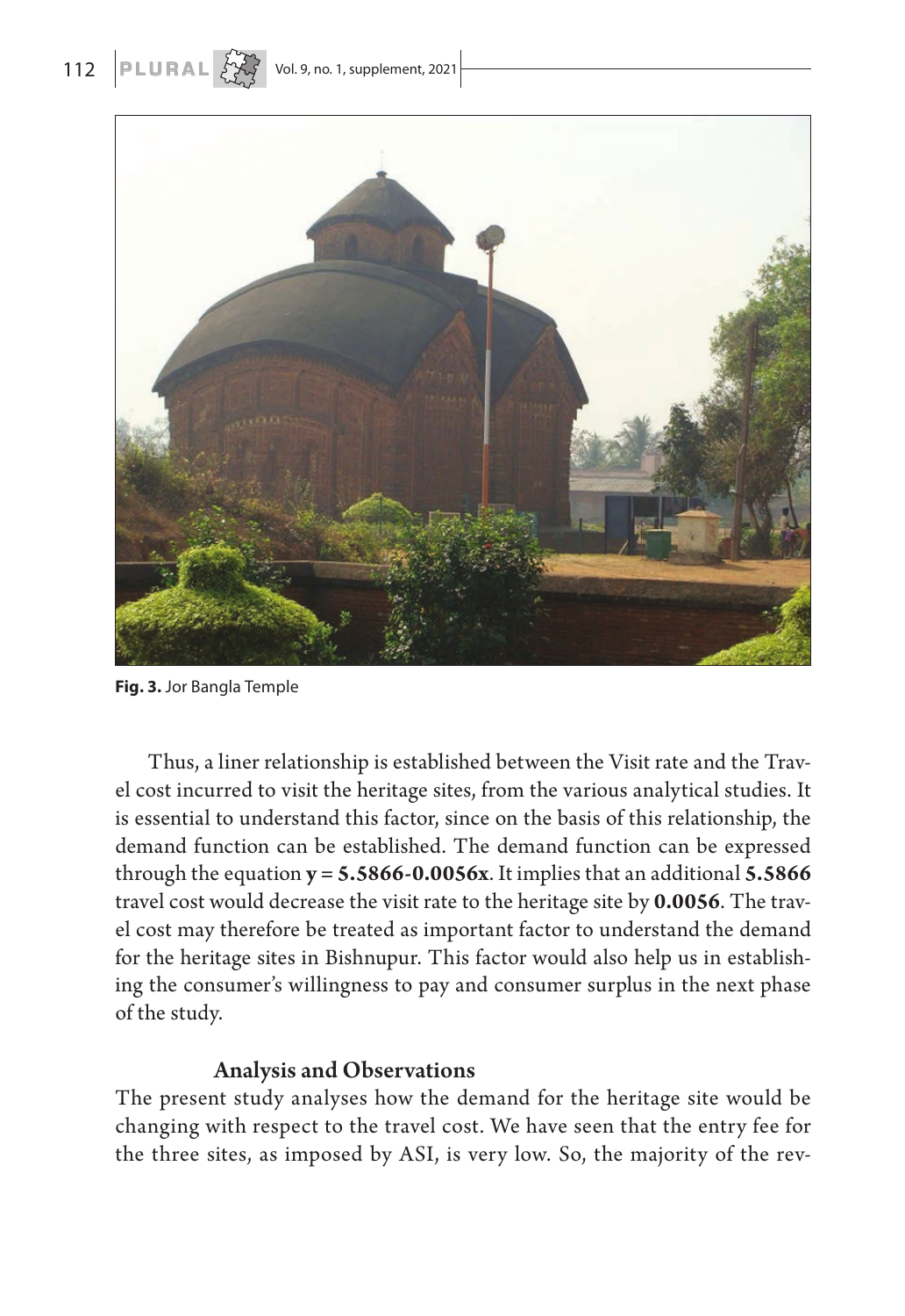enue generated from the entry fee is utilised for the basic maintenance purpose of the sites. In order to bring in sustainability of these heritage sites, to develop site museums, light and sound programmes, awareness campaigns and various similar programmes and infrastructures, a regular source of funds would be required. The ZTC Model used in this study comes into play at this point. This model can be utilitarian in forecasting the additional revenue generation by estimating the consumer's surplus and consumer's willingness to pay.

### Determination of Consumer's Surplus:

The demand equation **y = 5.5866-0.0056x** can be used to identify the consumer surplus by estimating the number of visits on the basis of the additional cost that the visitors would be willing to pay to visit the heritage sites of Bishnupur apart from the Travel cost calculated earlier (Table 2). At the calculated travel cost, the total no of visits from different zones was 295. On the basis of the demand equation formed from the previous data, a final demand curve can be established through linear interpolation on the line constructed by the points forming the basic demand curve, which depicts the variation in the total number of visits as the travel cost increases. It was observed that the number of visits decreased on increasing the additional travel cost beyond Rs. 150. The variation in the number of visits with the increase of additional cost has been graphically represented through the demand curve for the heritage sites of Bishnupur in Fig. 4.



**Figure 4. Demand curve for Heritage sites of Bishnupur**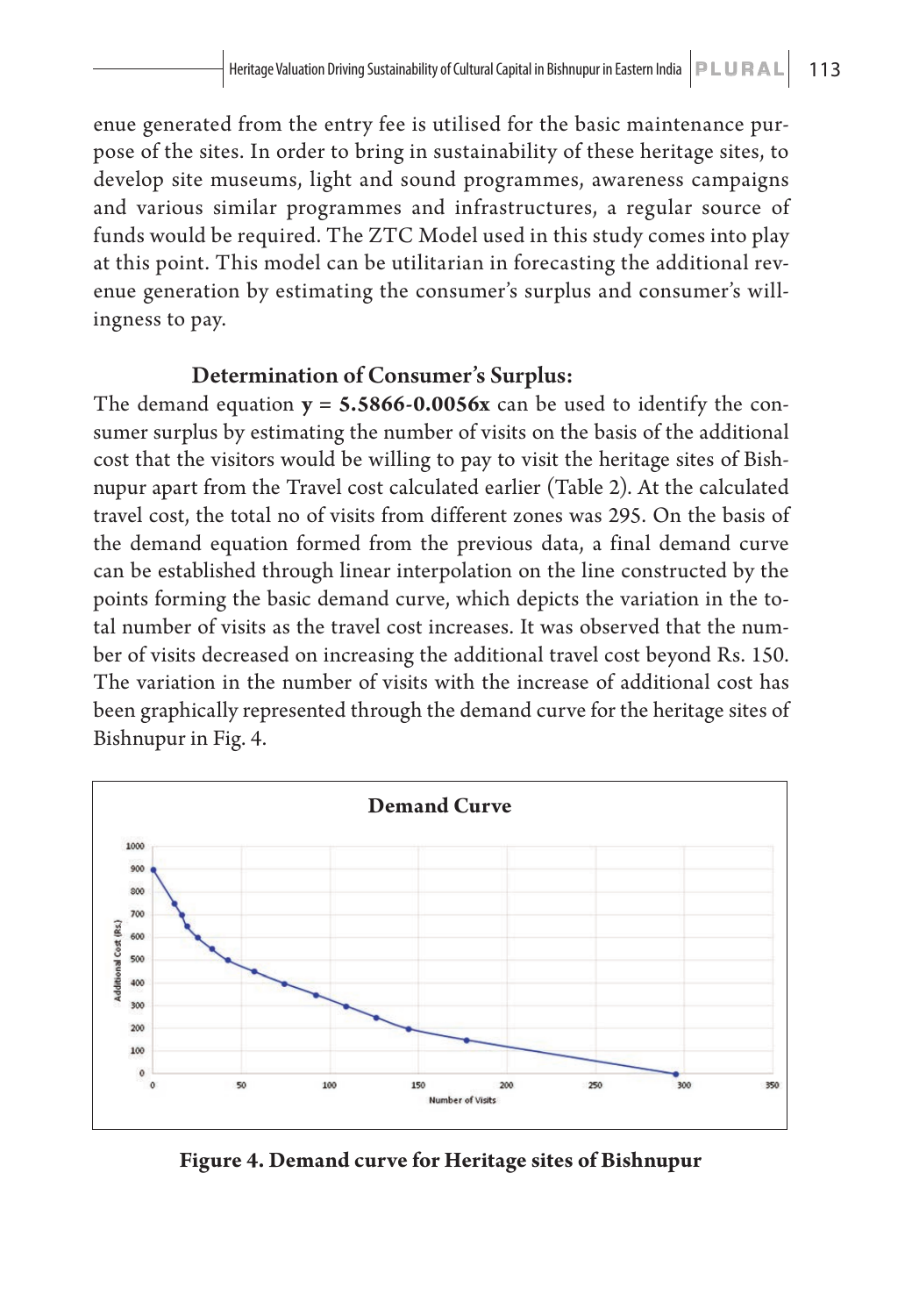Thus, the area under the curve (Fig.4) gives the total consumer surplus for all the nine zones. So, after calculating the area under the curve we observe that consumer surplus equals **Rs.78,050**. Thus, the consumer's willingness to pay can be inferred to be **Rs. 265** per person, since the number of visitors surveyed for this study was 295.

The data obtained from Archaeological Survey of India (ASI), mention that the number of Indian and foreign visitors was 1,55,521 for the year 2019-20. Therefore, the total annual consumer surplus can be estimated by using this model. This serves as the regular source of funds which could be used to sustain the heritage sites as well as induce socio-economic growth of the region.

#### Conclusion

The real challenge lies in the economic valuation of cultural capital due to the non- existence of markets to reflect the real value of the heritages in terms of economic prices. It is observed that the problem of valuation persists even though the visitors express a willingness to pay for the heritage which has a societal value along with signs of cultural identity. Thus, it is really important that alternate methods are applied to realize the preferences of significant stakeholders of cultural capital through methods like that of the Travel Cost Model. The relevance of this method lies in estimating the visitor's willingness to pay for the consumption of the cultural heritage assets which is measured in terms of economic pursuits associated with travelling to the heritage sites. This study also entails various policy and decision-making processes regarding the economic sustainability of the heritage sites. If applied to rich cultural heritage sites, the Zonal Travel Cost Model can forecast the amount of surplus funds that can be generated through consumer's surplus. This economic approach will also be beneficial for all the policy makers and future investors and, in its turn, it will lead to the overall economic development and sustainability of the heritage sites and their adjoining areas.

### Rezumat

Patrimoniul cultural al unei țări este reprezentat de o serie de monumente, clădiri istorice, creații artistice, meșteșuguri, abilități și tradiții indigene. Amenințările curente asupra resurselor culturale prin deteriorare, pierdere sau distrugere, au devenit astăzi o preocupare principală. Patrimoniul a devenit una dintre componentele vitale ale industriei turismului. Procesul de evaluare a acestui capital cultural este foarte complex deoarece patrimoniul este în esență un bun necomercializat. Diferitele tehnici utilizate pentru evaluarea resurselor de mediu, care sunt similare cu cele de patrimoniu, au